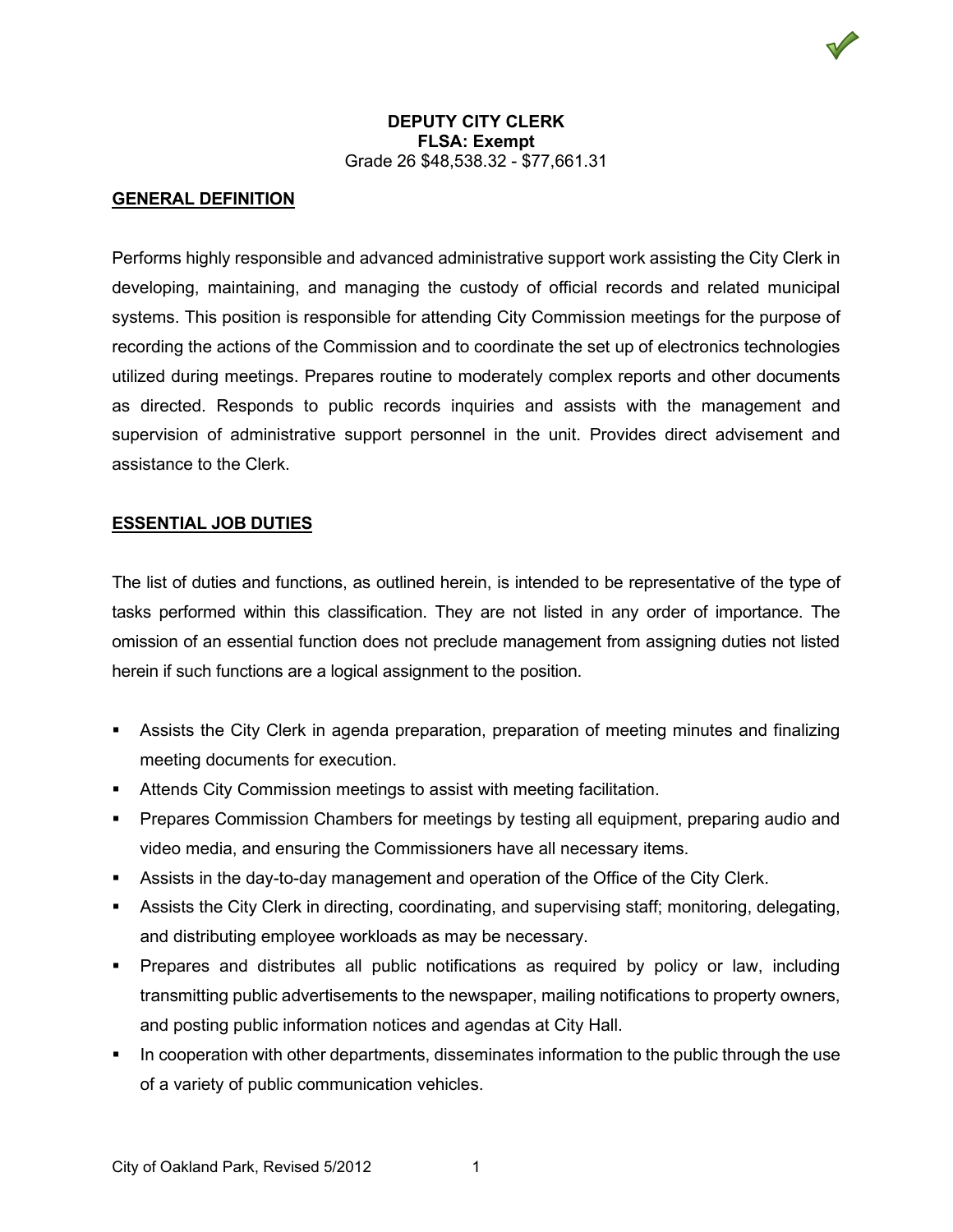- Coordinates information and billing for Public Records Requests; maintains Procedural Manual for the City Clerk's office duties and responsibilities.
- Coordinates the activity of the various City Boards, including the application process, current member information, meeting schedules, and member notifications.
- Oversees the preparation and distribution of monthly/annual meetings and agenda calendars for the Commission and City Board meetings, advertisements, elections and agendas.
- Creates and maintains logs for effective tracking of all documents, packages, subpoenas, advertisement requests, etc., handled or processed by the City Clerk's office.
- Distributes Codebook supplements to City staff and subscribers; coordinates the updating of Code of Ordinance books on a quarterly basis.
- Administrative support for City elections, including poll-worker recruitment and education, monitoring of polling locations, equipment transportation, and preparation of materials.
- Assists in the recording and maintenance of official City records; provides notary public services for City documents.
- **Performs the duties and responsibilities of the City Clerk, as required at the direction of the** City Clerk, or in the absence of the City Clerk.
- Exercises diplomacy in dealing with elected officials, the general public, and co-workers.
- Provides optimal public service to all customers of the Office of the City Clerk, including elected officials, the general public, professionals, other government agencies, and coworkers.

## **KNOWLEDGE, SKILLS & ABILITIES**

- Substantial knowledge of the Manager/Council form of government and the general process of City Commission meetings and municipal elections.
- Substantial knowledge of modern office practices, with emphasis on computer literacy and word processing, filing systems, indexing, and public records management.
- Substantial knowledge of the local, statutory meetings and related regulatory standards governing the municipal public records function.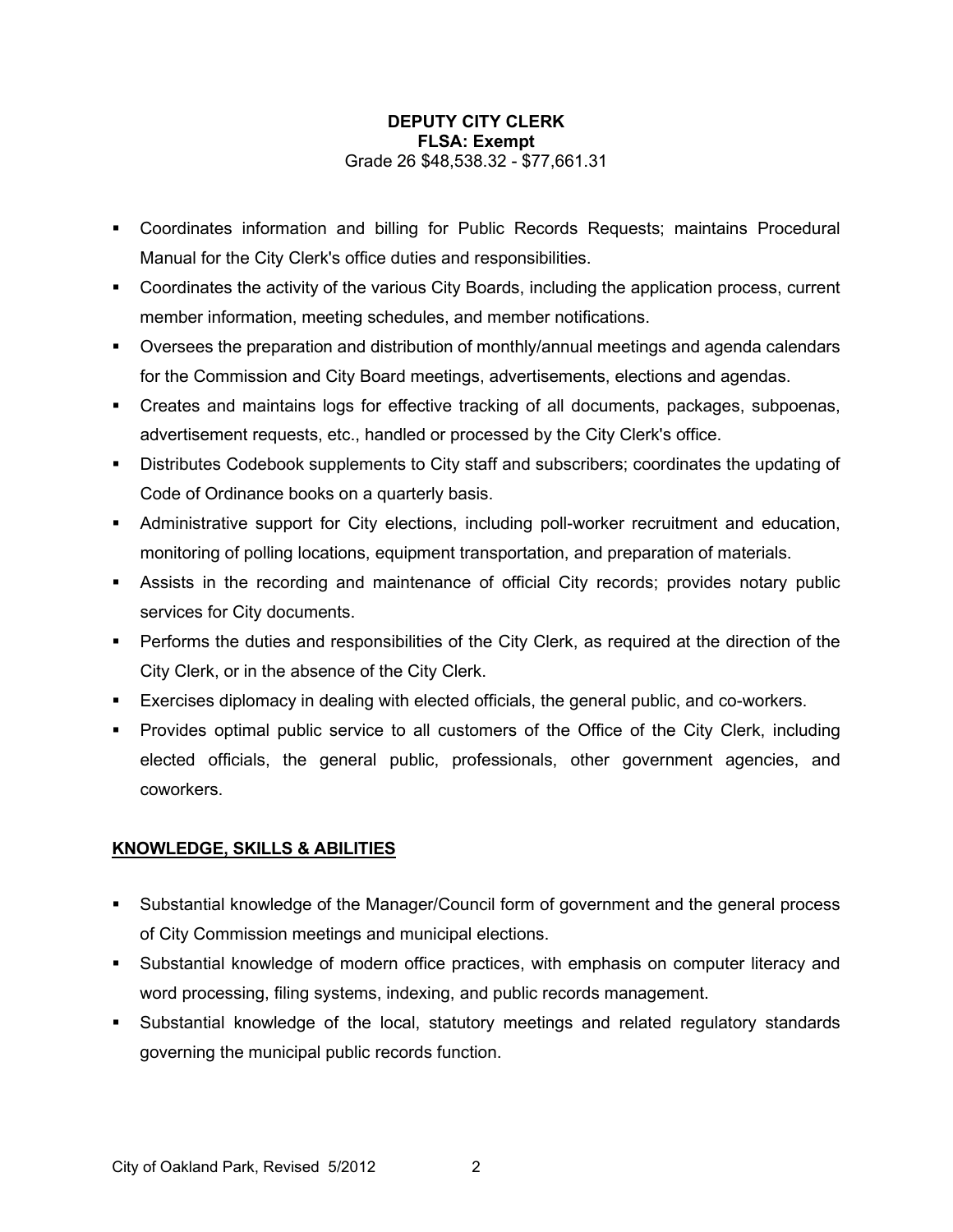- Substantial knowledge of business English, spelling, grammar, format, diction and style applied to public records recording.
- Ability to establish and maintain effective records maintenance and file management systems.
- Ability to work independently under limited supervision on moderately complex tasks.

# **MINIMUM ACCEPTABLE EDUCATION, TRAINING & EXPERIENCE**

Associate's degree with 2 years of high-level administrative support experience. 1 year of experience in a City Clerk's office preferred. Proficient in Word, familiar with Excel. Must complete the certification for a Municipal Clerk within 4 years of appointment.

## **PHYSICAL REQUIREMENTS**

The City of Oakland Park is an Equal Opportunity Employer. In compliance with the Americans with Disabilities Act (42 U.S. C. 12101 et. seq.), the City of Oakland Park will provide reasonable accommodations to qualified individuals with disabilities and encourages both prospective and current employees to discuss potential accommodations with the employer. The physical demands described here are representative of those that must be met by an employee to successfully perform the essential functions of this job.

Tasks involve the ability to exert light physical effort in sedentary to light work, but which may involve some lifting, carrying, pushing and/or pulling of objects and materials of lightweight (5-15 pounds). Tasks may involve extended periods of time at a keyboard or workstation. Work is performed in usual office conditions with rare exposure to disagreeable environmental factors. Some tasks require visual abilities. Some tasks require oral communication ability.

have read and acknowledge receipt of the job